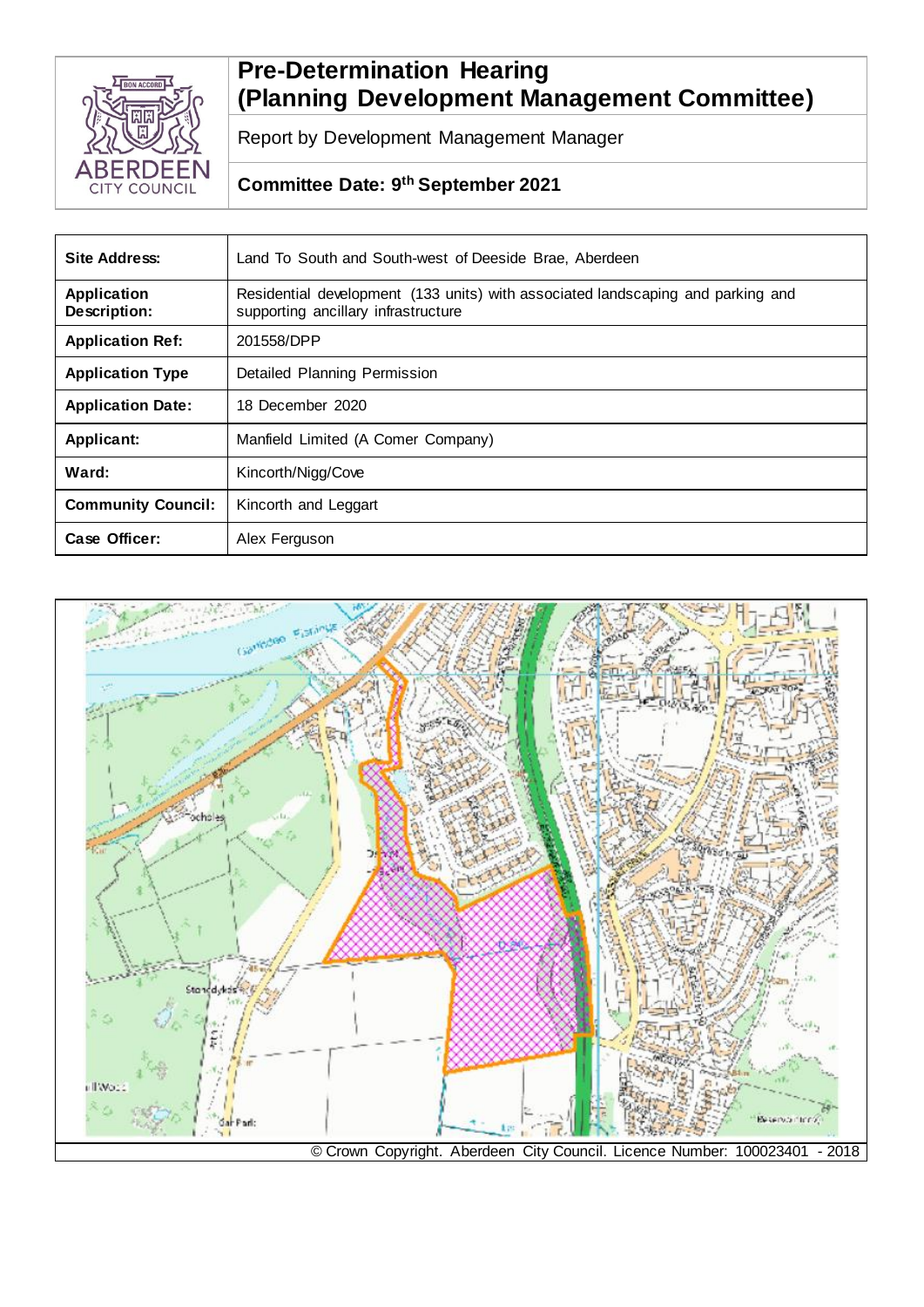# **APPLICATION BACKGROUND**

### **Purpose of Report**

Under section 38A of the Town and Country Planning (Scotland) Act 1997 ('the Act'), the opportunity to attend pre-determination hearings must be provided in respect of applications for major developments which are considered to be significantly contrary to the vision or wider spatial strategy of the 'development plan'. At the time of writing, the Development Plan comprises the Aberdeen Local Development Plan 2017 and the Aberdeen City and Shire Strategic Development Plan 2020.

This report provides information for the pre-determination hearing required in relation to this planning application for a major development (comprising a residential development of 133 units with associated landscaping, parking and supporting ancillary infrastructure) which is considered to be significantly contrary to the adopted local development plan (the 2017 Aberdeen Local Development Plan).

No assessment of the merits or failings of the proposal is made in this report.

Members will note that a previous report to the Planning Development Management Committee (PDMC) on 18th March 2021 recommended that the necessary Pre-Determination Hearing in this instance be undertaken by the PDMC, rather than being referred to Full Council. That recommendation was agreed by members at the PDMC.

#### **Site Description**

The application site predominantly comprises an area of greenfield land to the south and west of the Deeside Brae housing development and is locally known as Leggart Brae. The Den of Leggart runs on a north-south axis through the central and northern section of the site which also includes an existing layby immediately to the west of the A92 dual carriageway, as well as a section of the A92 itself. To the north of the Den of Leggart, the site incorporates a winding strip of land that incorporates an informal (grassed) pedestrian path between the Den and Leggart Terrace, running adjacent to the vehicular carriageway that forms the entrance to Deeside Brae.

The site is bound to the east by the A92 with Kincorth beyond, to the north by the Deeside Brae housing development and Leggart Terrace, to the west by the 'Causey Mounth' minor road and to the south by open, arable fields. The site straddles the Aberdeen City Council (ACC) administrative boundary with Aberdeenshire Council (AC), which follows the Leggart Burn until it enters the Den of Leggart. The boundary then extends c. 200m westward before returning to the Den and again following the route of the Leggart Burn until it enters the River Dee approximately 200m to the north. The River Dee, and its tributaries form a Special Area of Conservation (SAC).

The area of land within the ACC boundary is approximately 9.6 Hectares in size and aside from the Den of Leggart, it mostly comprises open, arable agricultural fields, with an established tree belt forming the eastern edge of the site with the A92. An access track runs along the boundary of the site from the Causey Mounth, over the Leggart Burn and connects up into the Deeside Brae development to the north. In general, the site slopes upwards to the south, whilst the eastern section falls to the west from the A92.

The entirety of the site is zoned in the adopted Aberdeen Local Development Plan 2017 (ALDP) as Green Belt land, with the exception of the informal winding path adjacent to Deeside Brae in the northern part of the site, which lies within Residential Land. The eastern portion of the site and the Den of Leggart are also zoned as Green Space Network. The Den of Leggart is designated as a Local Nature Conservation Site (LNCS).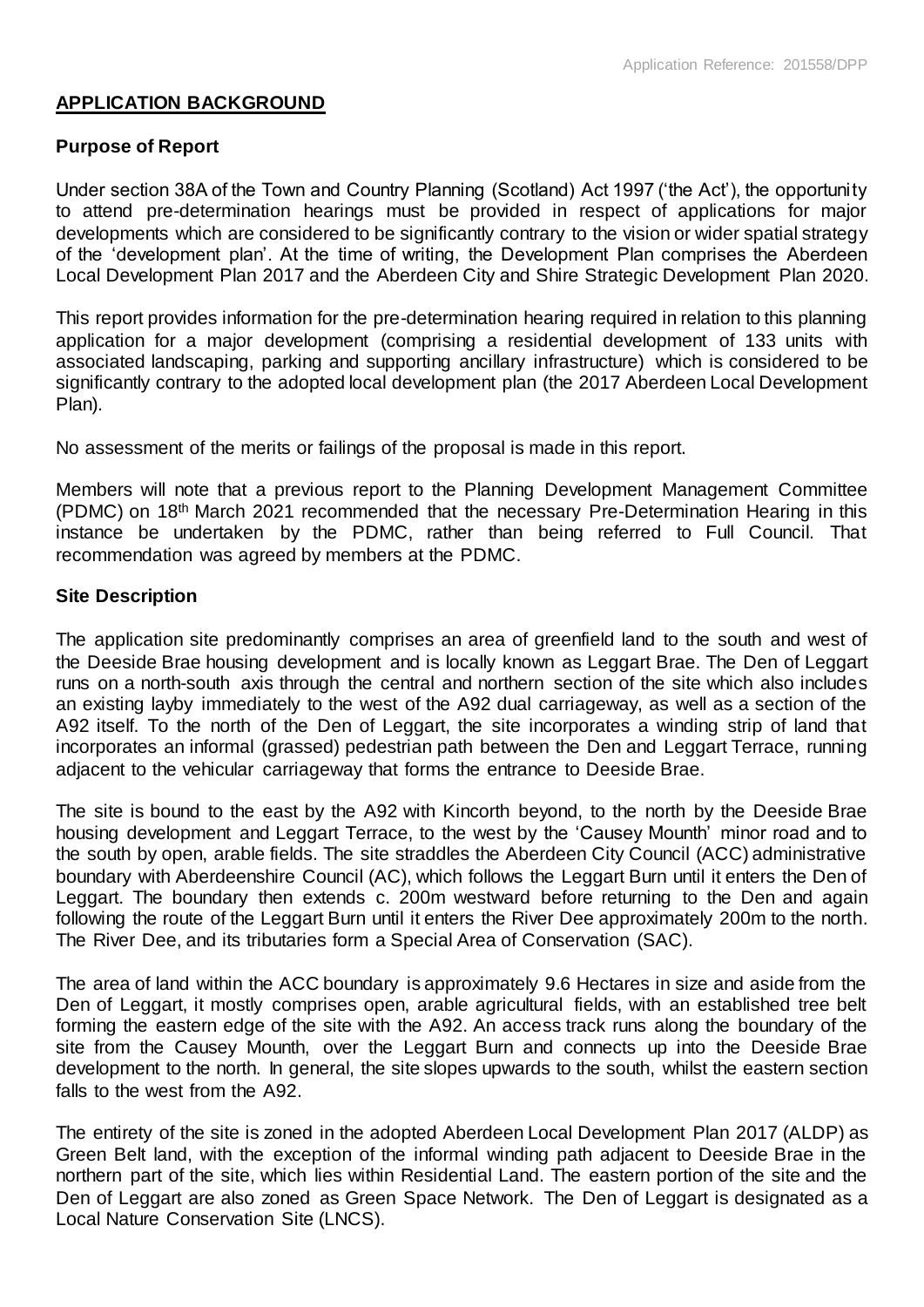The southern and western parts of the site have been zoned as Residential land and allocated as an Opportunity Site (OP46) for 150 homes in the Proposed Aberdeen Local Development Plan 2020 (PALDP). The PALDP content was agreed by Full Council on 2 March 2020. A period of representation in public was undertaken from May to August 2020 and the Proposed ALDP has since been submitted to the Scottish Government Planning and Environmental Appeals Division for Examination in Public.

The proposed development site extends beyond the Aberdeen City Council boundary and into Aberdeenshire to the west.

#### **Relevant Planning History**

The majority of the site that lies within the Aberdeen City Council administrative boundary is allocated as an opportunity site (OP46) for 150 houses in the Proposed Aberdeen Local Development Plan 2020 (PALDP).

A Proposal of Application Notice (PoAN), reference 200638/PAN, was submitted for this development proposal on 8<sup>th</sup> June 2020, with an online public consultation event by the applicants taking place on 8 August 2020.

An Environmental Impact Assessment (EIA) Screening Opinion request 200682/ESC for the proposed development was submitted to the Council on 19<sup>th</sup> June 2020. The Planning Service considered that EIA is not required but requested that various supporting information documents and surveys will be required to support a formal planning application.

The applicants presented their pre-application proposals for the site to the ACC Planning Development Management Committee (PDMC) Pre-Application Forum on 20<sup>th</sup> August 2020.

At the March 2021 PDMC resolved that the required Pre-Determination Hearing for the application, and ultimate determination of the application shall be undertaken by PDMC, rather than being referred to Full Council.

At the time of writing, a concurrent planning application (APP/2020/2492) for works to the west of the application site is pending determination by Aberdeenshire Council. The application seeks detailed planning permission for upgrades to (widening of) the Causey Mounth road, the formation of a new access road, cycle & footpaths and associated landscaping. All the works are proposed in conjunction with the current application to Aberdeen City Council.

# **APPLICATION DESCRIPTION**

#### **Description of Proposal**

This application seeks Detailed Planning Permission (DPP) for the development of 133 homes (86 dwellings and 47 flats), the formation of a new signalised junction on the A92, formation of foot & cycle paths and associated infrastructure and landscaping.

The housing development would be split into two distinct parts:

#### East of the Leggart Burn

100 homes are proposed to be built in the c. 4 Ha field that lies to the east of the Leggart Burn, comprising 78 dwellings and 22 flats. The eastern part of the site would see four residential streets set to the north and south of a main access road, also lined with some dwellings, that would provide access to the site via a new signalised junction on the A92 to the east. This part of the site would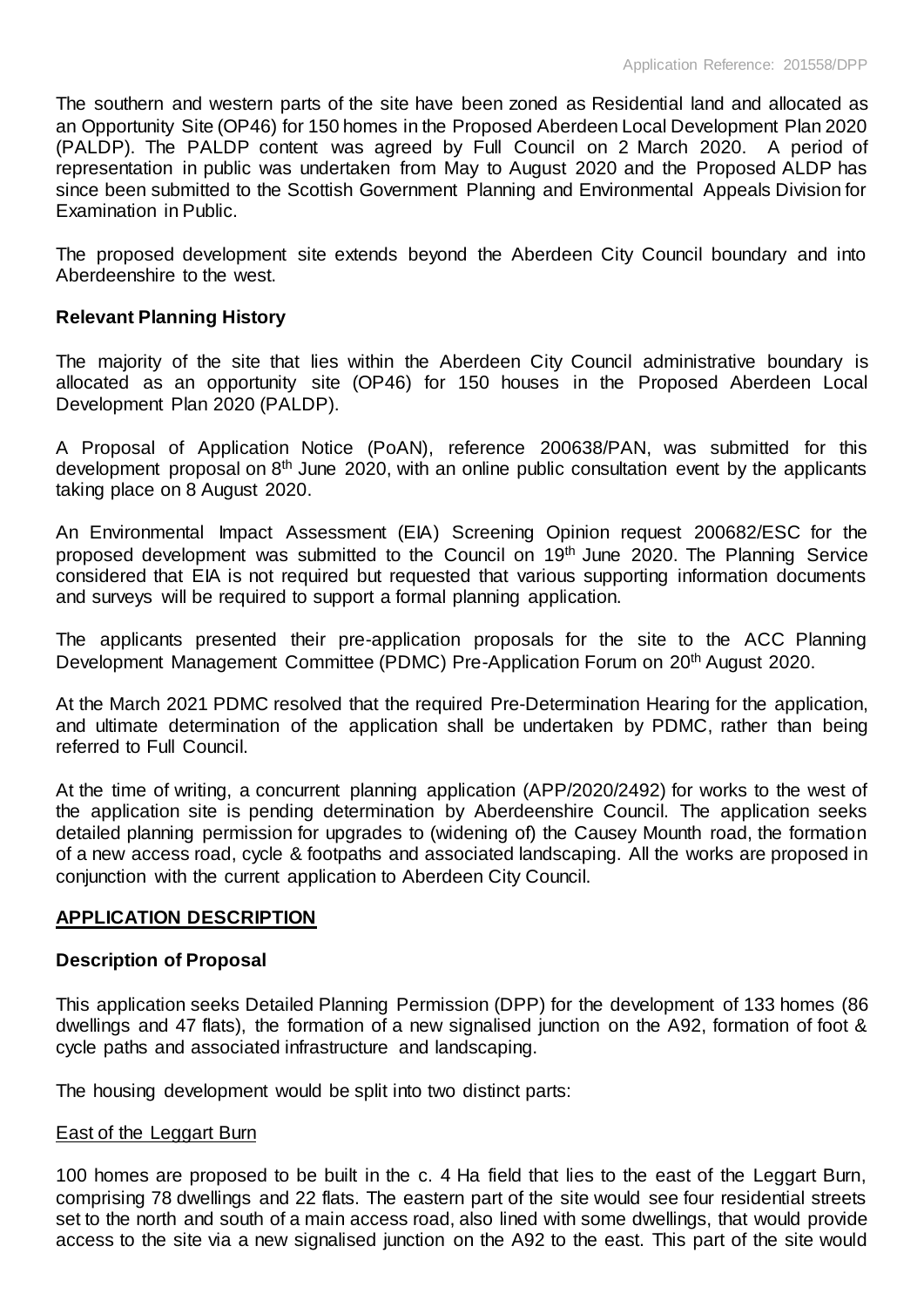contain a mix of house types and sizes, including large detached dwellings, semi-detached dwellings and terraced flats. A Sustainable Drainage System (SUDS) basin would be sited adjacent to the Den of Leggart in the north-western corner, adjacent to an access path linking into Deeside Brae to the north.

#### West of the Leggart Burn

The remaining 33 units would be sited on the land to the west of the Leggart Burn and the Den of Leggart, comprising 9 detached dwellings and 24 flats within the Aberdeen City Council area. The 24 flats would be spread between two 3-storey blocks adjacent to the western edge of the Den of Leggart, forming the western edge of the development. The western and eastern parts of the site would be separated by the Den of Leggart and connected only by a non-motorised pedestrian and cycle path crossing. The western part of the development is proposed to be accessed by vehicles from the Causey Mounth to the west within Aberdeenshire, the upgrades and access road for which are subject of the separate application to Aberdeenshire Council. A further SUDS basin would be sited immediately to the north of the two blocks of flats.

The dwellings would all be 2 / 2½ storeys in height with a mix of designs and sizes (detached, semidetached and terraced). The prevailing architectural style would be contemporary, taking design cues from local precedents. A total of 33 affordable units are proposed across the site.

Aside from a buffer strip adjacent to the Leggart Burn in the eastern portion of the site, all open space would be sited outwith the application site, in a strip of land within Aberdeenshire that runs from the Den of Leggart in the north to the Tollohill Woods car park in the south.

There would be a pedestrian footpath link connecting into the Deeside Brae development to the north from the eastern portion of the site as well as further pedestrian and cycle connections to the A92, to the east, and to the Causey Mounth to the west (subject to the separate application to Aberdeenshire Council).

#### Infrastructure

A signalised road junction is proposed to be formed onto the A92 at the eastern edge of the site. This would serve the eastern development as described above. A separate access from the Causey Mounth road in Aberdeenshire is proposed to serve the western development as described above.

#### Amendments made since initial submission

- Initially it was proposed to incorporate a remote pedestrian & cycle path through the northern edge of the Den of Leggart (via a bridge), which would have connected in to Leggart Terrace to the north. This aspect has subsequently been omitted from the proposals.
- A further pedestrian footpath that was proposed to run around the northern and eastern edges of the easternmost block of flats has also been omitted from the proposals.
- The floor plan drawings have been updated to incorporate the provision of electric vehicle charging points.
- Minor amendments have been made to the internal road layouts, to address points made by the Roads Development Management Team.
- Updated tree survey documents have been submitted which demonstrate a greater loss of trees at the eastern entrance to the site than previously proposed but consider the trees to be of poor quality and note the intention to incorporate high-quality compensatory replanting in the development.

#### **Supporting Documents**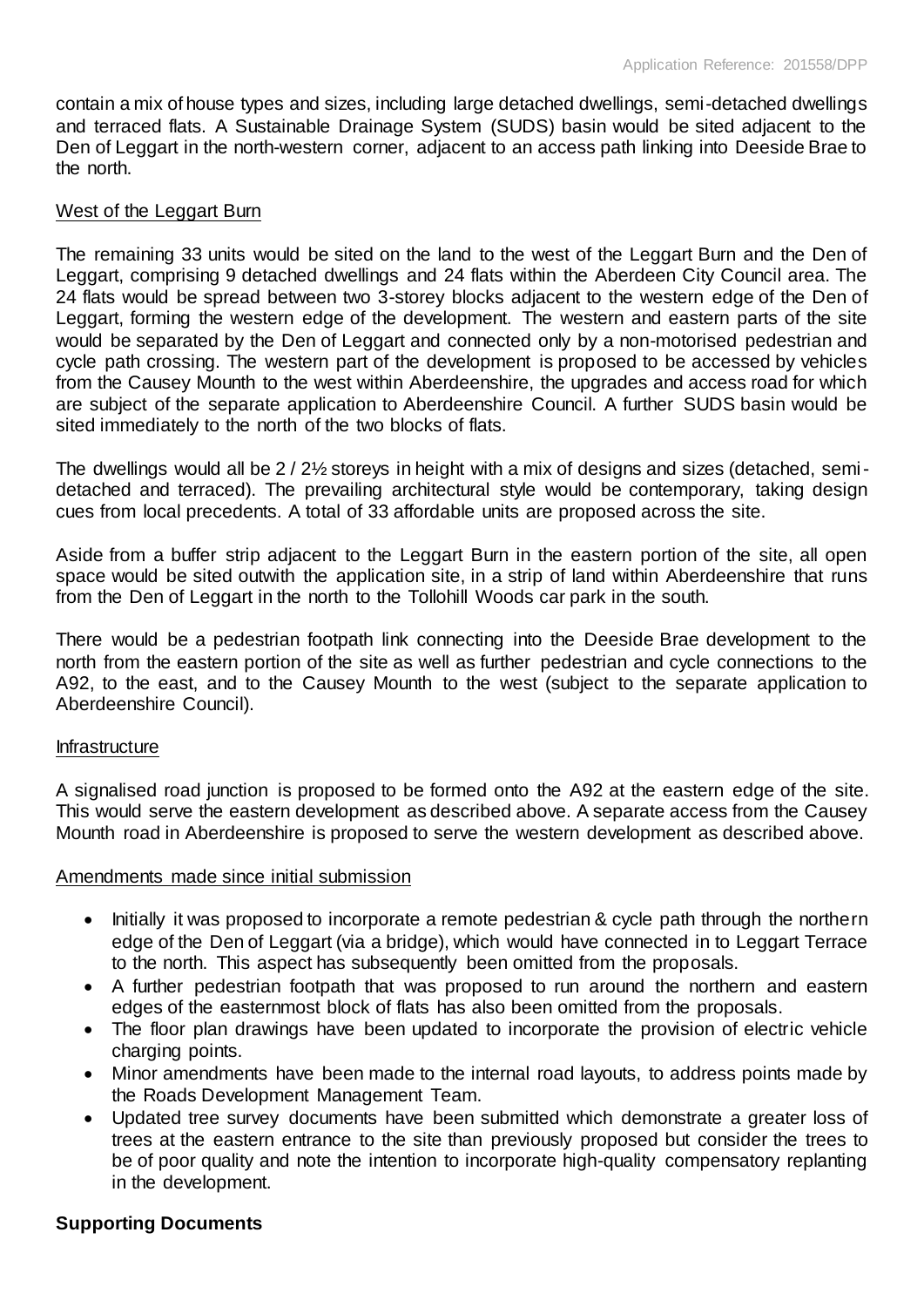All drawings and supporting documents listed below can be viewed on the Council's website at:

[https://publicaccess.aberdeencity.gov.uk/online](https://publicaccess.aberdeencity.gov.uk/online-applications/applicationDetails.do?activeTab=documents&keyVal=QL4ENUBZMYE00)[applications/applicationDetails.do?activeTab=documents&keyVal=QL4ENUBZMYE00](https://publicaccess.aberdeencity.gov.uk/online-applications/applicationDetails.do?activeTab=documents&keyVal=QL4ENUBZMYE00)

- Pre-Application Consultation (PAC) Report
- Planning Statement
- Design & Access Statement
- Transport Assessment
- Noise Impact Assessment
- Air Quality Impact Assessment
- Flood Risk Assessment
- Drainage Impact Assessment
- Tree Survey and Arboricultural Impact Assessment
- Road Safety Report
- Landscape and Visual Appraisal
- Design Access Audit Report
- Cycle Audit Report
- Convenience Retail Needs Analysis
- Accommodation Schedule
- Affordable Housing appendix
- Ecological Impact Assessment
- Archaeological and Cultural Heritage Desk Study Assessment
- Landscape and Biodiversity Management Plan

# **Reason for Referral to Committee**

The application has been referred to the Planning Development Management Committee (PDMC) because, at the 18<sup>th</sup> March meeting of the PDMC, members determined that the requirement for a Pre-Determination Hearing in respect of this application could be fulfilled through referral back to this Committee, rather than being considered by members at a Full Council meeting.

# **Requirement for a Pre-Determination Hearing**

The proposed development is classed a 'major development' in terms of The Town and Country Planning (Hierarchy of Development) (Scotland) Regulations 2009. The proposal is considered to be a Significant Departure from the Development Plan by virtue of it being a major residential development located on a site zoned as Green Belt, where Policy NE2 of the Aberdeen Local Development Plan 2017 (ALDP) applies. A large part of the site is also zoned as Green Space Network, thus Policy NE1 of the ALDP is also applicable.

Policy NE2 does not allow for residential development (other than house extensions and one-forone replacement dwellings), therefore the proposal for a major residential development of 133 homes is significantly contrary to Policy NE2. The proposed development may also erode the character and function of an area of Green Space Network, contrary to Policy NE1, thus the proposals represent a significant departure from the adopted Development Plan.

Under Regulation 27 of The Town and Country Planning (Development Management Procedure) (Scotland) Regulations 2013 there is a requirement to hold a Pre-Determination Hearing before such applications may be determined.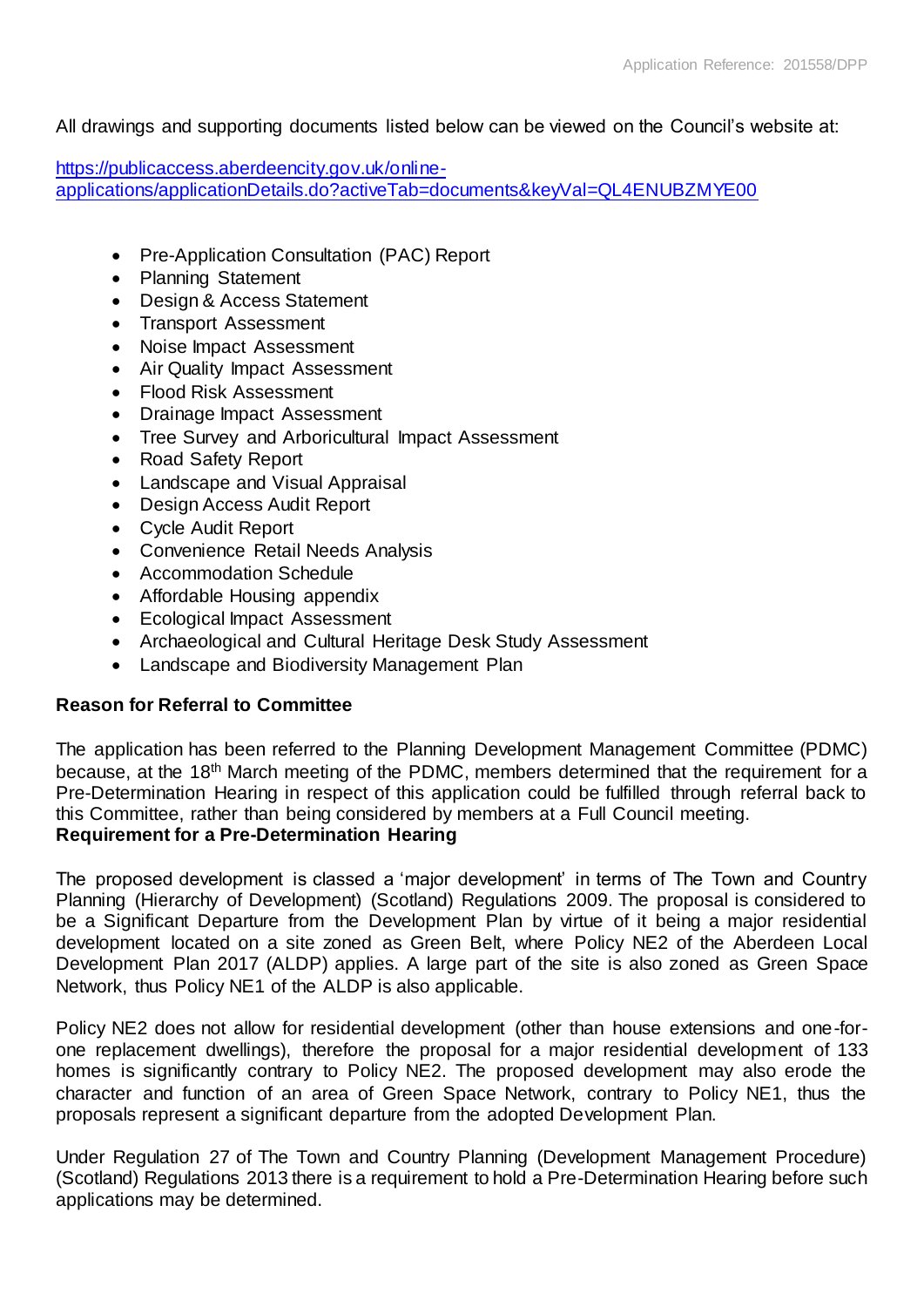A previous requirement for such applications to be determined by Full Council has been removed by the recently revised legislation under the Planning (Scotland) Act 2019, and in March 2020 the Council delegated authority for these statutory hearings and determinations to PDMC as part of the Scheme of Governance review.

The purpose of such hearings is to afford both the applicant and those who have made written representation on the proposed development the opportunity to present their views directly to the Members of the Council, prior to the determination of the application.

# **Pre-Application Consultation**

This application is accompanied by a Pre-Application Consultation Report, as required for all planning applications for major developments.

Due to the Covid-19 pandemic restrictions in place at the time, it was not possible for the applicants to undertake an in-person public consultation event. As such, the applicants held a statutory preapplication consultation event online (at [www.leggartbrae.com\),](http://www.leggartbrae.com/) on 6<sup>th</sup> August 2020, between 4pm and 8pm. Advertisements were placed in the Press & Journal and the Evening Express on 30th July, giving advance notice of the consultation event. Notices were also sent to the local Ward Councillors (including to those in neighbouring wards in both the City and Shire), to the local MSP and MP's. Copies were also sent to the local and neighbouring Community Councils. Notices advertising the event were also sent to 1356 local properties in the area surrounding the application site.

A selection of indicative site layouts and other information including a list of Frequently Asked Questions were presented on the dedicated pre-application website in advance of the online consultation event. The online consultation event then included a 'live-chat' function, during which members of the project team were available to answer questions. Online questionnaire forms were also made available for completion by website visitors. A total of 314 people visited the website between the 30<sup>th</sup> of July and the 28<sup>th</sup> of August, with approximately 80 people visiting the website on the 6<sup>th</sup> of August when the live event was held. In total 13 questionnaire/feedback forms were returned and 7 'live-chat' conversations were held during the live event. The responses are summarised in the PAC report, along with the applicants' commentary on whether/how the proposal has taken them into account.

On 20<sup>th</sup> August 2020, the applicants gave a presentation to the Council's Pre-Application Forum. The main themes raised related to:

- Whether the affordable housing would be provided on-site or via a financial contribution;
- Ensuring the design of any on-site affordable housing is tenure-blind;
- Provision of Fibre-to-the-Premises (FTTP) broadband;
- The site is at risk of flooding on SEPA flood maps;
- What impact the development would have on school capacity;
- Whether there has been any consideration for providing a local retail use within the development;
- Proximity, access and impact on local healthcare facilities;
- Proximity to leisure facilities:
- Whether the development could provide, or contribute toward, a new pedestrian link across the River Dee; and
- Whether the properties would be freehold or leasehold.

# **CONSULTATIONS**

**Aberdeenshire Council –** Object for the following reasons: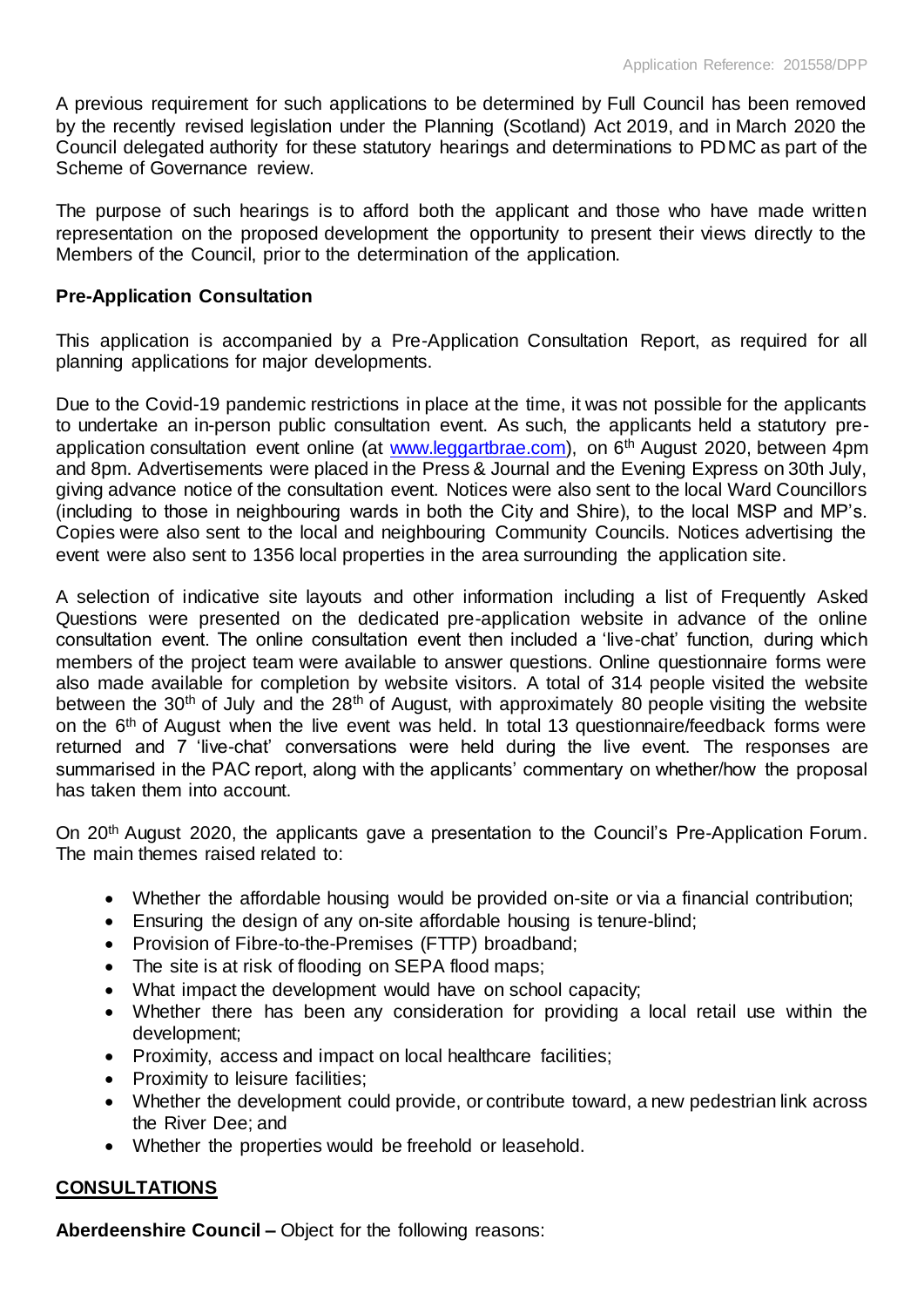- The site was identified in Aberdeen City Council's Main Issues Report 2019 (MIR) as being "undesirable", in response to a development bid for 235 homes (ref: B13/08 – Royal Devenick Park);
- Bid 13/08/OP46 is part of a larger development proposal in Aberdeenshire, identified in Aberdeenshire's MIR as bid sites KN069-072, Banchory-Devenick for up to 1310 homes, commercial and employment land, and a primary school. These bids, KN069 to KN072, were also not identified as preferred sites due to issues relating to landscape setting, loss of green belt, impact on natural heritage, distance from facilities, and accessibility and infrastructure concerns. These issues were also identified in the City's MIR for site B13/08 (OP46).
- Development of the application site will result in the unnecessary loss of green belt land and could have long-term negative implications on the green belt;
- The application site is not well related to any settlement and is in essence a standalone site which shoehorns into one of the last remaining landscape buffers at the edge of Aberdeen City and Aberdeenshire. The development of the site would result in suburbanisation in a highly sensitive and visible landscape.
- The site is in an environmentally sensitive area, which provides important habitat and green corridor between River Dee and Tollo Hill. It is also located within the Green Space Network, includes the Den of Leggart Local Nature Conservation Site, and the proposal could result in the loss of trees, including ancient woodland.
- The proposed development could also have a cumulative negative impact on the River Dee, a Special Area of Conservation, from surface water runoff.
- ACC's Main Issues Report stated that the site is "not well-related to any settlement; it is poorly located to public transport and community facilities, and therefore would be car dependent." As such, the site is contrary to the Strategic Development Plan which seeks to reduce travel distances and make walking, cycling and public transport more attractive to people.
- There are concerns in respect of infrastructure, road network capacity and deliverability. Aberdeenshire Council's Transportation Service has advised that works, including the widening of the Causey Mounth would be necessary, junction visibility improvements, two points of road access would be required to accord with Aberdeenshire Council's standards for access, and there are pinch points to the north of the Causey Mounth with Leggart Terrace (the B9077), which would appear to be outwith the site proposer's control.
- Aberdeenshire Council believe that the site can be removed from the ACC Proposed Aberdeen Local Development Plan (PALDP) without creating a deficit in the housing allowance. Thus there is no strategic need or requirement to release the site for housing and its development would be premature at this time.
- Due to the foregoing concerns the proposal would not constitute the right development in the right place and the application is therefore contrary to Scottish Planning Policy (SPP).

**Archaeology Service –** No objection. There are references within records to the presence of historic Aberdeen City boundary stones within the site that require to be identified and retained in their existing location. Conditions are required in respect of providing protective fencing around the stones during construction works and for the implementation of a programme of archaeological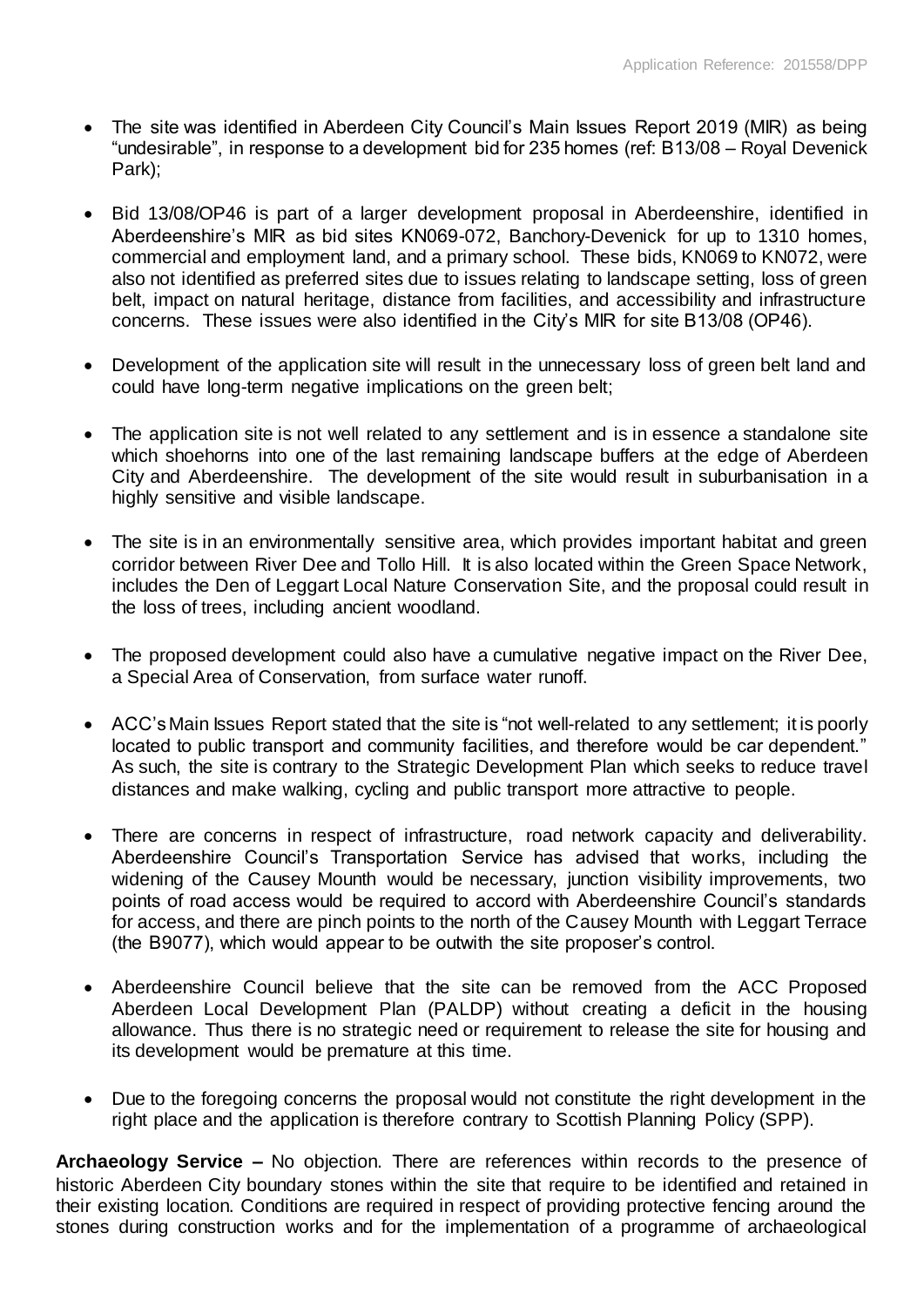works prior to the commencement of development.

**ACC - City Growth –** No response.

**ACC - Contaminated Land Team –** No objection and no comments.

**Dee District Salmon Fishery Board –** No response.

**Aberdeen International Airport –** No objection. The proposed development would not conflict with aerodrome safeguarding criteria. Request that the applicant is made aware of the requirement to comply with the British Standard Code of Practice for the safe use of cranes.

**ACC - Developer Obligations –** The following developer obligations are required, to be secured via legal agreement:

- Core Path Network £45,905
- Healthcare Facilities £71,202
- Community Facilities £225,637

The Core Path contribution is required toward the delivery of Aspirational Core Path 9 and/or the enhancement of Core Path 79.

The Healthcare contribution is required towards the internal reconfiguration of the Cove and Kincorth Medical Practice, or other such healthcare facilities serving the development.

The Community Facilities contribution would go towards the creation of additional capacity at the Kincorth Community Centre.

No Open Space contribution is sought as the open space requirements for the development would be met on-site (outwith the application site, on land subject to a separate application to Aberdeenshire Council).

**ACC - Education –** No objection. The site is zoned to Abbotswell Primary School and Lochside Academy. Latest forecasts indicate there is sufficient capacity at both schools to accommodate the number of pupils expected to be generated by this development.

**ACC - Environmental Health –** No objection. The findings of the applicant's Air Quality Impact Assessment are accepted, including the conclusion that mitigation measures in relation to road traffic emissions are not necessary. Require the mitigation measures set out in the AQIA to be implemented, including the submission of a detailed Dust Management Plan to ensure adequate construction-phase dust control measures (this can be conditioned).

The findings of the applicant's Noise Impact Assessment (NIA) are accepted, subject to the implementation of the recommended mitigation measures which include: The installation of an acoustic barrier adjacent to the A92, the provision of specified glazing with acoustic properties throughout the development and the provision of acoustic trickle vents in certain properties.

Environmental Health also recommend an advisory note in respect of construction hours, in order to protect the amenity of neighbouring residential properties.

**ACC - Structures, Flooding and Coastal Engineering –** Recommend that the existing drainage ditch in the eastern portion of the site be retained and appropriately diverted and that a cut-off drain be installed to the east of the site. Also request the submission of an updated Drainage Impact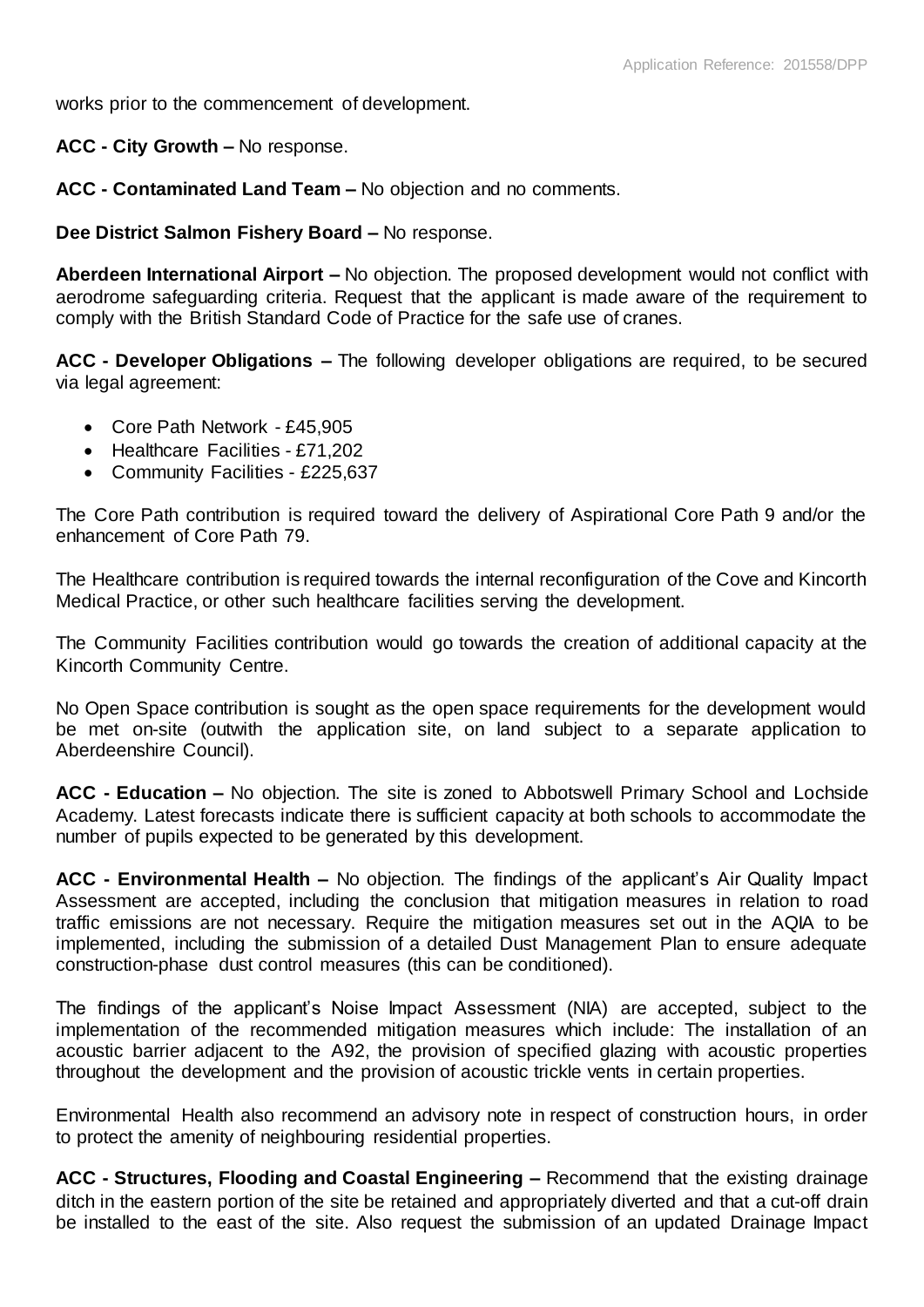Assessment to incorporate additional calculations for greenfield run-off rates.

**ACC - Housing Strategy –** The applicant's proposed affordable housing tenure (mid-market rent) is not acceptable to the Council as it does not meet the city's housing need and demand. The affordable housing provision should be reviewed, with the Council's preference being for social rented accommodation. The developer should enter into early discussions with a Registered Social Landlord (RSL) regarding the purchase of the affordable homes. The mix of affordable units also requires to be reviewed as there is very little requirement for 2-bed flats in the city. Furthermore, a minimum of 15% of all new affordable housing is required to be fully wheelchair accessible.

**ACC - Estates Team –** The land comprising the layby to the west of the A92 appears to be in Council ownership. This requires to be confirmed by the Council's Legal Team however and if the land is indeed owned by ACC then the applicant shall require to enter into separate discussions with the Council, as Corporate Landlord, regarding the possible acquisition of the land required. No roads infrastructure shall take place on the land in question until such time as appropriate paperwork is in place.

# **Police Scotland –** No objection.

**ACC - Roads Development Management Team (RDM) –** Object to the application on the basis that the new signalised junction onto the A92 would have a detrimental impact on traffic flows into and out of the city on a major arterial route. Any new junction on the A92 should have a strategic link carrying a significant amount of traffic and it is not acceptable to reduce the capacity of a strategic road to serve a relatively small number of houses.

RDM also have concerns that the junction would result in the loss of an existing layby which is wellused by HGV drivers as a stopping place on entry to the city, and that the development could preclude the potential future delivery of a new link road connecting the A92 with South Deeside Road – one of several options that have been highlighted as a possible solution to deal with traffic congestion issues in the Bridge of Dee area in a Bridge of Dee Scottish Transport Appraisal Guidance (STAG) study.

RDM have reviewed the Drainage Impact Assessment and consider it to be acceptable with regard to SUDS provision.

RDM have also requested amendments and the submission of additional information before finalising their comments, including the following:

- A Residential Travel Pack (including details of Safe Routes to School)
- Details of compliance with emergency vehicle access (for developments of more than 50 units, two accesses are required)
- Details of surfacing for all footpaths;
- Updated Swept Path Analysis drawings to demonstrate that refuse vehicles would be capable of safely entering and existing the site from the A92; and
- Additional detailed comments have been on the internal roads layout in respect of parking, junctions, road safety and refuse vehicle access.

RDM also note that the following upgrades to localised infrastructure would be required:

 Upgrade of the existing footway on the western side of the A92, providing pedestrian and cycle access to the Bridge of Dee roundabout to the north and towards a new bus stop to the south;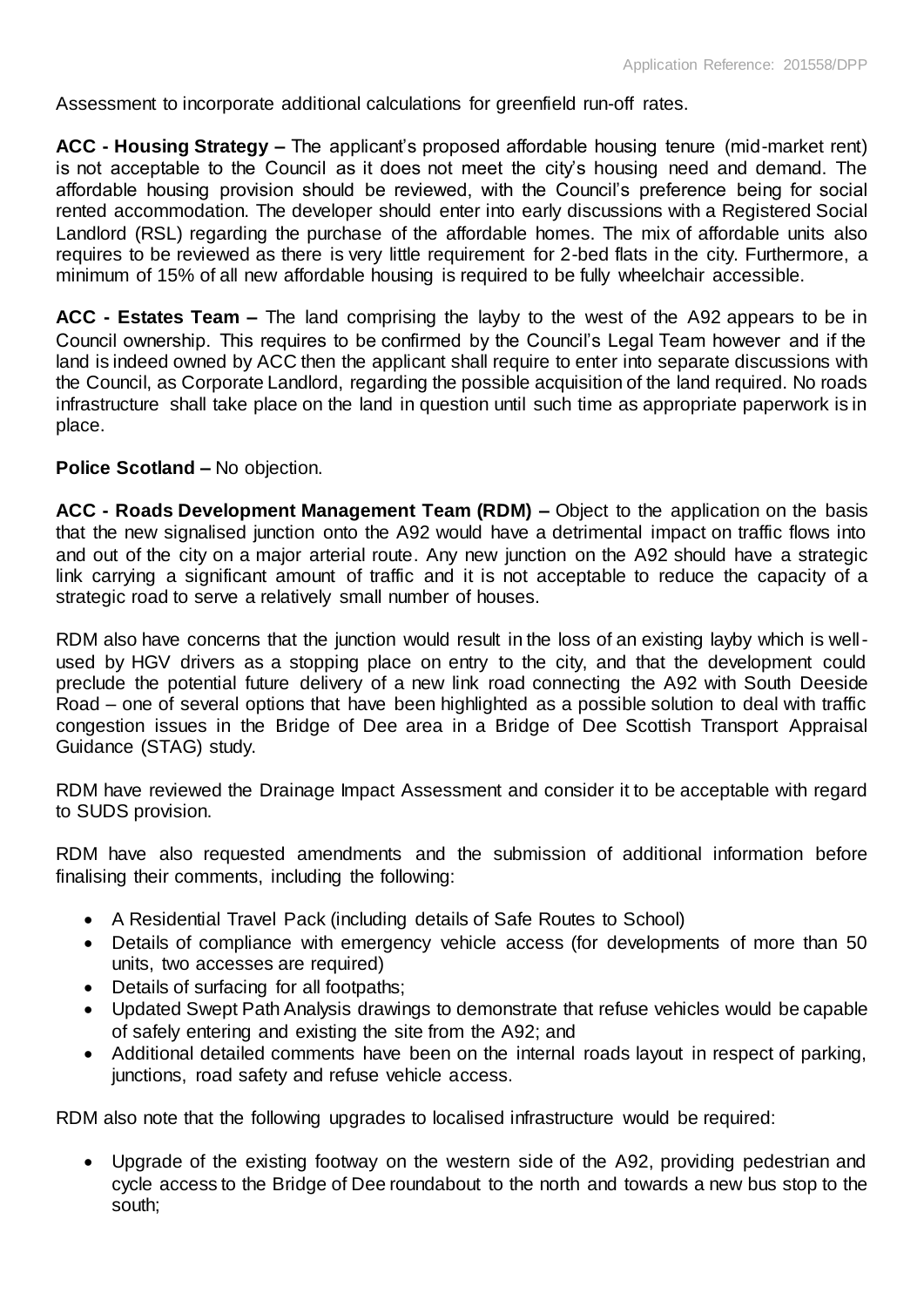• The upgrade and relocation of existing bus stops on the A92 to encourage the use of public transport and to minimise the risk to road safety (one bus stop would be too close to the new junction)

**Scottish Environment Protection Agency (SEPA) –** No objection. The site levels drawings (14722-550 & 14722-551 Revision A) show that the finished floor levels of the dwellings would have in excess of 0.6m freeboard above the design flood levels.

The applicant's Flood Risk Assessment notes that site investigations reveal there is no inflow to the field drain running across the site from land to the east of the A92, or from the A92 itself and, as such, conclude the drain is limited to drainage of the site itself. As site drainage will be provided for the site it is proposed to remove this feature. Surface water management is a matter under the remit of the local Flood Risk Management Authority at Aberdeen City Council and they should satisfy themselves with the proposals for surface water management for the site.

The proposals are to upgrade the existing culvert carrying the field track crossing over the Burn of Leggart with the site as this is posing a restriction to flow with surcharging at the design flood events. Storage upstream of this is limited and the upgrade is shown not to have any associated increase in flood risk downstream.

**Scottish Water –** No objection. There is sufficient capacity in the Nigg PFI Waste Water Treatment works to accommodate the proposed development. Scottish Water are unable to confirm capacity in the Invercannie Water Treatment works at this time however and request that the applicant engages with Scottish Water to allow a full appraisal of the proposals with regard to water capacity.

**NatureScot –** No objection. Agree with the findings of the Council's Habitat Regulations Appraisal (HRA), which considers that the development would not have an significant effects on the qualifying features of the River Dee Special Area of Conservation (SAC), subject to the implementation of appropriate mitigation measures.

**ACC - Waste and Recycling –** No objection.

**Aberdeen City & Shire Strategic Development Planning Authority –** No response.

**Kincorth and Leggart Community Council –** No response.

# **REPRESENTATIONS**

One hundred and twenty-one (121) representations have been received in relation to this application, including from the Cults, Bieldside and Milltimber Community Council, the North Kincardine Rural Community Council (in Aberdeenshire) and The Woodland Trust. The representations all state objection or raise concern in relation to the proposed development. The issues raised in the representations can be summarised as follows:

National Planning Policy

• The development is contrary to Scottish Planning Policy

# Aberdeen City and Shire Strategic Development Plan

- The development is inconsistent with the Aberdeen City & Shire Strategic Development Plan - specifically the following policies:
	- o Shaping Development in the Countryside (Chapter 5)
	- o Natural Heritage and Landscape (Chapter 8, Policies E1 and E2)
	- o The Historic Environment (Chapter 9, Policies HE1 and HE2); and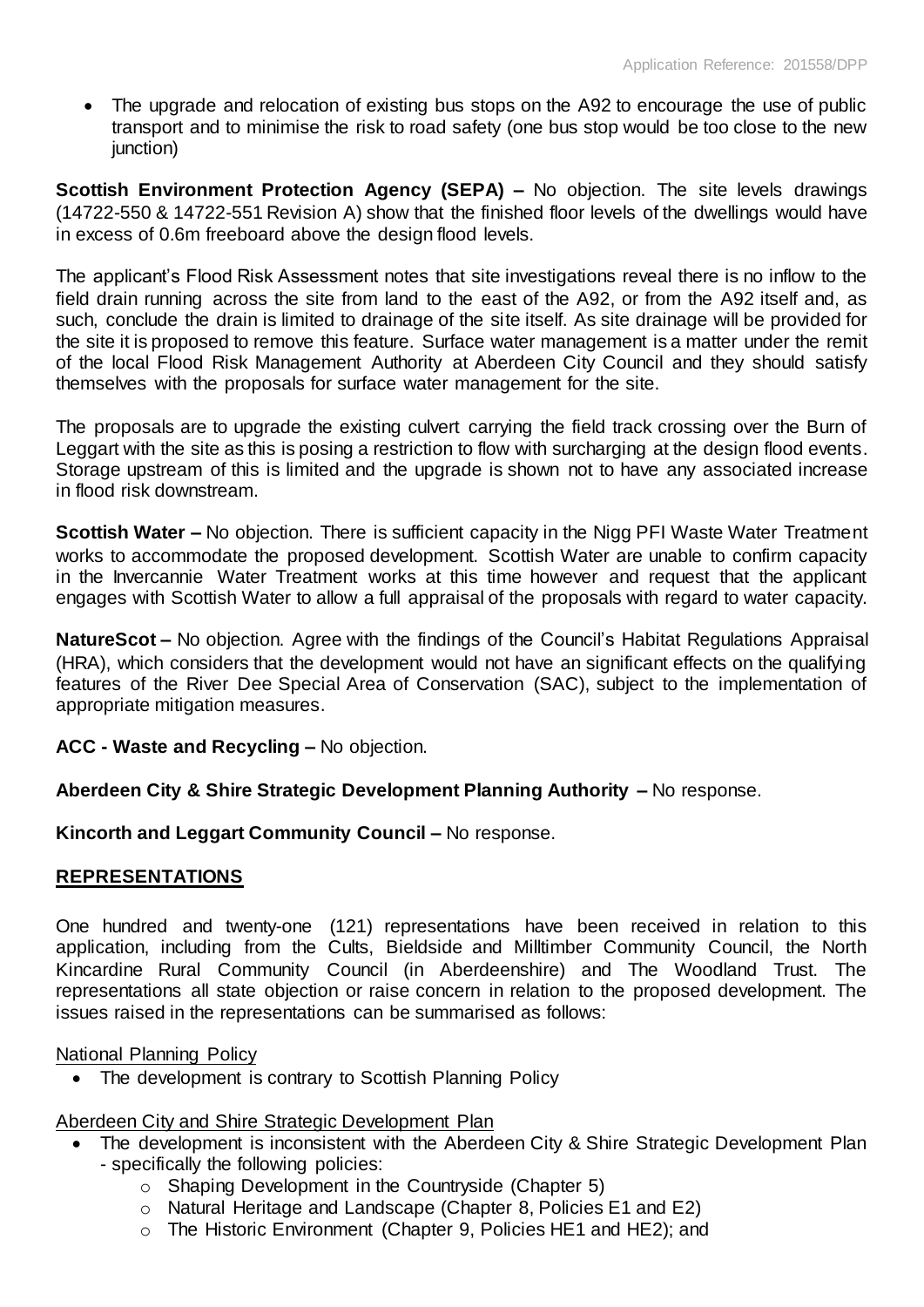# o Protecting Resources (Chapter 10)

# Principle

- The site is zoned as Green Belt in the adopted Aberdeen Local Development Plan 2017 (ALDP) and the proposal is contrary to Policy NE2 (Green Belt) of the ALDP;
- The site is not allocated for housing in the ALDP;
- The site is zoned as Green Space Network and the development would be contrary to Policy NE1 (Green Space Network) of the ALDP.

# Allocation in the Proposed Aberdeen Local Development Plan (PALDP)

- The site was noted as being 'undesirable' in the 2019 Main Issues Report;
- The site was allocated as an Opportunity Site (OP46) for 150 homes by Members as a late addition, contrary to the recommendation of the ACC Planning Service;
- There were numerous objections to the allocation of the site in the PALDP submitted in the public consultation period, which are yet to be addressed;
- The application is premature and undemocratic as the PALDP is not adopted and has not yet undergone Examination;
- The site was allocated by Councillors without any rationale and at a stage of the PALDP which avoided full scope for public feedback;
- The applicants are presuming that there are no representations to the PALDP that oppose the allocation of the site for housing;
- Aberdeen City Council have chosen to ignore their own policies on Green Belt, Natural Heritage and Landscape in allocating the site in the PALDP.

# Housing Supply & Demand

- The site could be removed from the PALDP without resulting in a deficit in housing land supply;
- The development of the greenfield site is unnecessary. Greenfield sites should be protected unless absolutely necessary, with ample brownfield sites in the city that should be developed first;
- A nearby site at Loirston has already been identified for a new community. It should be built out before allocating land west of the A92;
- The city's housing market is saturated and no further housing is required.

# Cumulative Impacts

- The development would contribute toward the cumulative, incremental erosion of the green belt;
- The recent expansion of Portlethen to the west of the A92 and of Badentoy Industrial Park means there is no scope for the southern extension of the green belt outwards to compensate for the loss of green belt within the city.

# Transport & Accessibility

- The development of the site for housing would be unsustainable as it would be almost entirely accessed by car, contrary to the Council's 'Green' policies;
- The site is poorly served by public transport;
- The proposed walking and cycling provision would be used for recreation but would not be suitable for practical daily use, particularly by users with mobility issues, due to the steep gradients involved;
- The pedestrian and cycle access would be inadequate until such time as the Bridge of Dee and associated roundabouts have been upgraded as they are currently cycle and pedestrian unfriendly;
- Developer contributions should be required in order to enable upgrades to local infrastructure is active travel is to be promoted;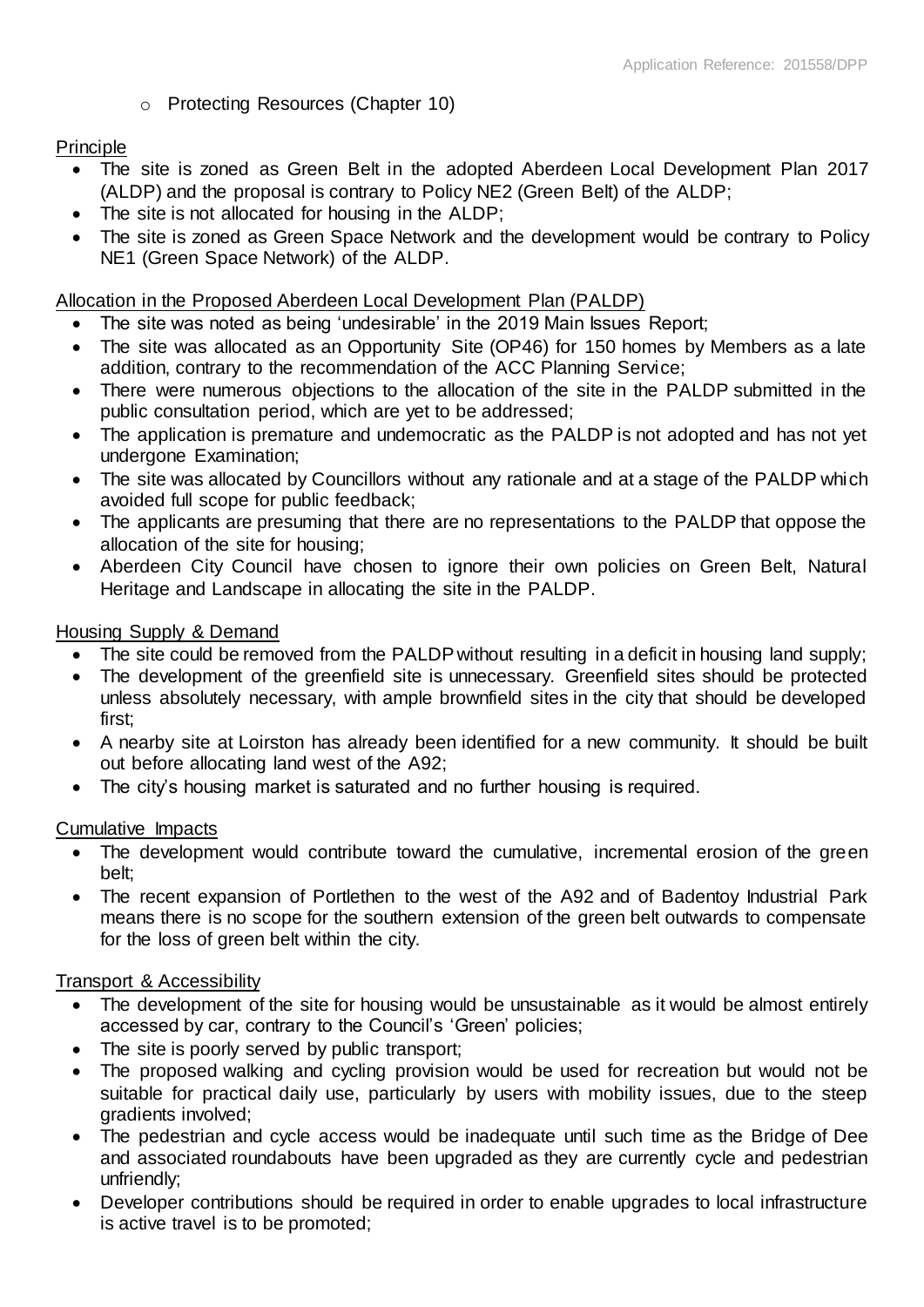- The existing path from Deeside Brae to Tollohill Woods is well-used by the public and access to it should be maintained during construction works;
- The development would be spilt into two parts, with no vehicular access between the two;
- The new signalised junction onto the A92 would have a detrimental impact on traffic flows on a key arterial route into and out of the city, exacerbating existing congestion issues in the Bridge of Dee area;
- Although mitigation measures at the Bridge of Dee roundabout are recommended in the Transport Assessment, they are not noted in the applicant's plans;
- The suggested mitigation measure of widening the road widths at the Bridge of Dee roundabout would impact detrimentally on pavement widths in the area;
- The width of Leggart Terrace was reduced on entry to the Bridge of Dee roundabout a few years ago yet the applicant's Transport Assessment does not include this change in its simulations;
- The amount of additional traffic generated by the development would be significant;
- Access should only be taken from the A92, with no access from the Causey Mounth;
- There would be insufficient parking within the site, which would lead to overspill parking on the access road and verges;
- Each property should have access to cycle storage or a garage;

#### Road Safety

- The proposals would lead to increased usage of the Causey Mounth road (in both north and south directions), to the detriment of road safety (including cyclists);
- The applicant's Transport Assessment quotes crashmap.co.uk as a source of registered road accidents in the area, but that website only includes accidents reported to the police and not more minor accidents.

# Access to facilities and amenities

 The site has no nearby facilities and/or amenities such as schools, retail, health, hospitality and leisure.

# Landscape

- The development (and the two blocks of flats in the western portion in particular) would eradicate the classic view of Aberdeen from the Causey Mounth/Tollohill Woods, with the Bridge of Dee and the application site in the foreground;
- The site forms an important landscaped edge to the city at present;
- The City Council previously took a decision not to extend the Deeside Brae development further south, in order to avoid it being visible from Tollohill Woods. Wy is this now deemed desirable?;
- The development would have a significant detrimental impact on the landscape character of the area and on key views;
- No visualisations have been provided from receptors in the Pitfodels and East Cults areas, despite lying in the Zone of Theoretical Visibility as outlined in the applicant's Landscape and Visual Appraisal.

#### Procedural Matters

- The planning application was lodged in late December 2020 during the coronavirus lockdown and the festive period, at a time when the Council Planning department is closed for nearly 2 weeks. The timing of the application appears to be an attempt to avoid proper consultation with the public;
- As all residents in the Deeside Brae development would be affected by the proposals, all properties in Deeside Brae should have been notified on the application;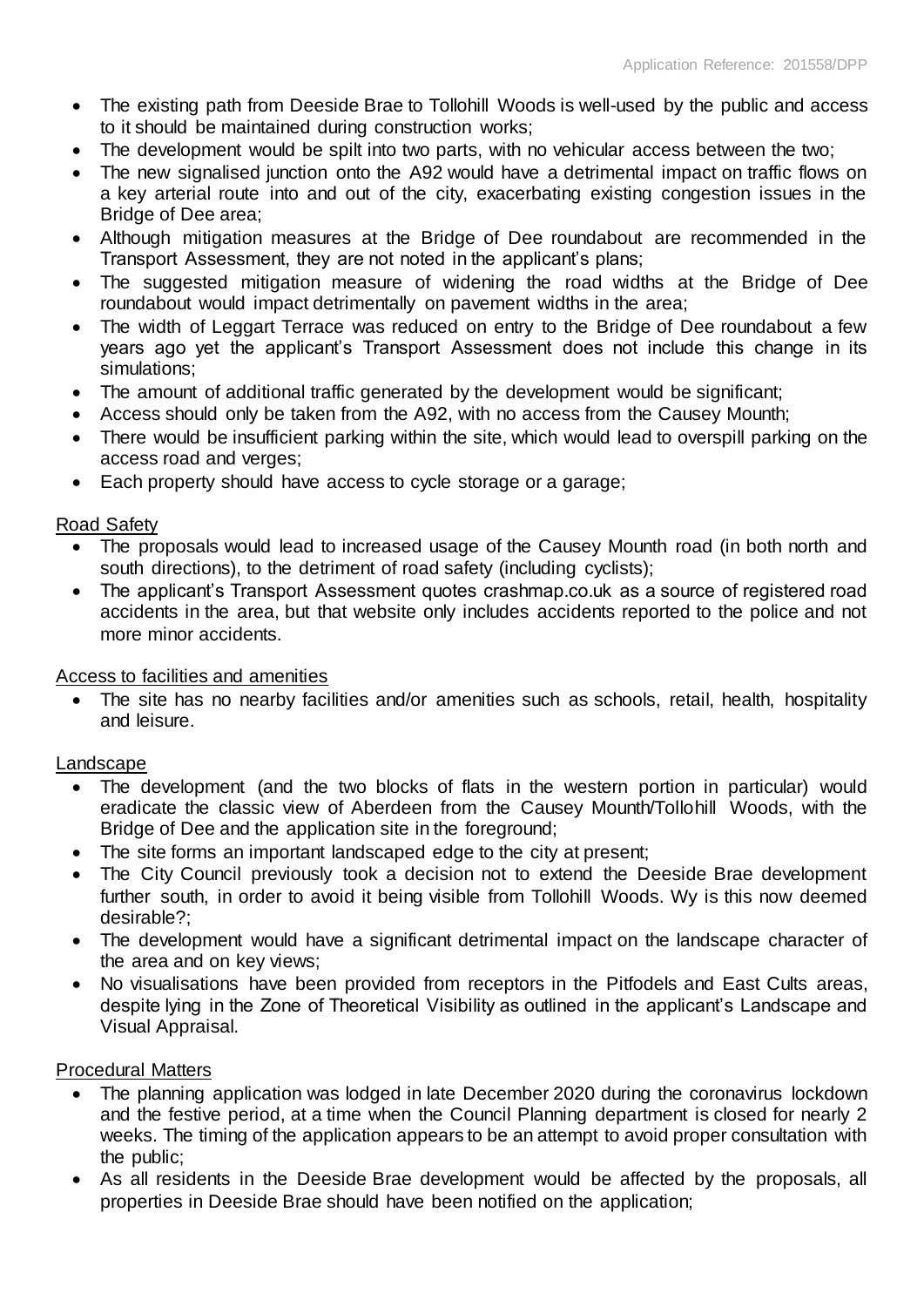- Why was the application due to be considered at the Planning Committee in January / February 2021, prior to the Full Council meeting in March to discuss public consultation responses to the PALDP?;
- There was no pre-application consultation except for an insufficient online consultation held in August 2020 which lacked sufficient detail of the proposal;
- There are possible irregularities in the planning system which need to be scrutinised.

# Aberdeenshire Council

- Aberdeenshire Council have formally objected to the allocation of the site in the PALDP;
- The proposal is contrary to the Aberdeenshire Local Development Plan;
- Aberdeenshire Council adhered to their Planning Officers' recommendation that the developer bid by the applicant for housing in the Shire was undesirable;
- The development would create a precedent for further housing development in the Shire;
- As Aberdeenshire Council object to the proposals and consider that an access to the site from the Causey Mounth would be inappropriate due to road safety concerns, the provision of the access is not quaranteed:
- The widening of the Causey Mounth is not desirable, nor feasible due to the narrow nature of the junction with South Deeside Road.

# Environment / Natural Heritage

- The site hosts wildlife and natural habitats. The development would have a significant detrimental impact on the habitats of numerous species of animal that use the site at present;
- The development would eradicate a significant portion of Green Space Network area no. 73;
- The Den of Leggart LNCS would be compromised by the development, including from a resultant increase in human recreational activity;
- No amount of mitigation could resolve the impact the development would have no habitat connectivity;
- The development could have an adverse impact on the qualifying features of the River Dee Special Area of Conservation;
- Construction phase works could harm the Den of Leggart.

# Trees

- The Den of Leggart is designated as ancient woodland and the development would cause damage to, and the deterioration of, the woodland;
- There should be a 30m buffer zone between existing trees in the Den and any new development, in order to avoid root damage and to minimise the risk of pollution to the tree roots;
- The non-motorised path across the Den would result in the loss of trees.

# Design / Layout

- The development layout is not optimised and is an artefact of the irregular City/Shire boundary;
- Three storey housing would be totally out of character within the context of the surrounding area;
- The two blocks of 12m high flats, clad in white brick and zinc, would be incongruous and sited in the most prominent location within the site;
- Little attention has been paid to using suitable building materials for the new buildings, with yellow/brown buff brick not appropriate for the context of the surrounding area which generally sees mostly granite or white rendered buildings.

# Air Quality

• The resultant impact on traffic flows from the new junction on the A92 would lead to an increase in localised air pollution;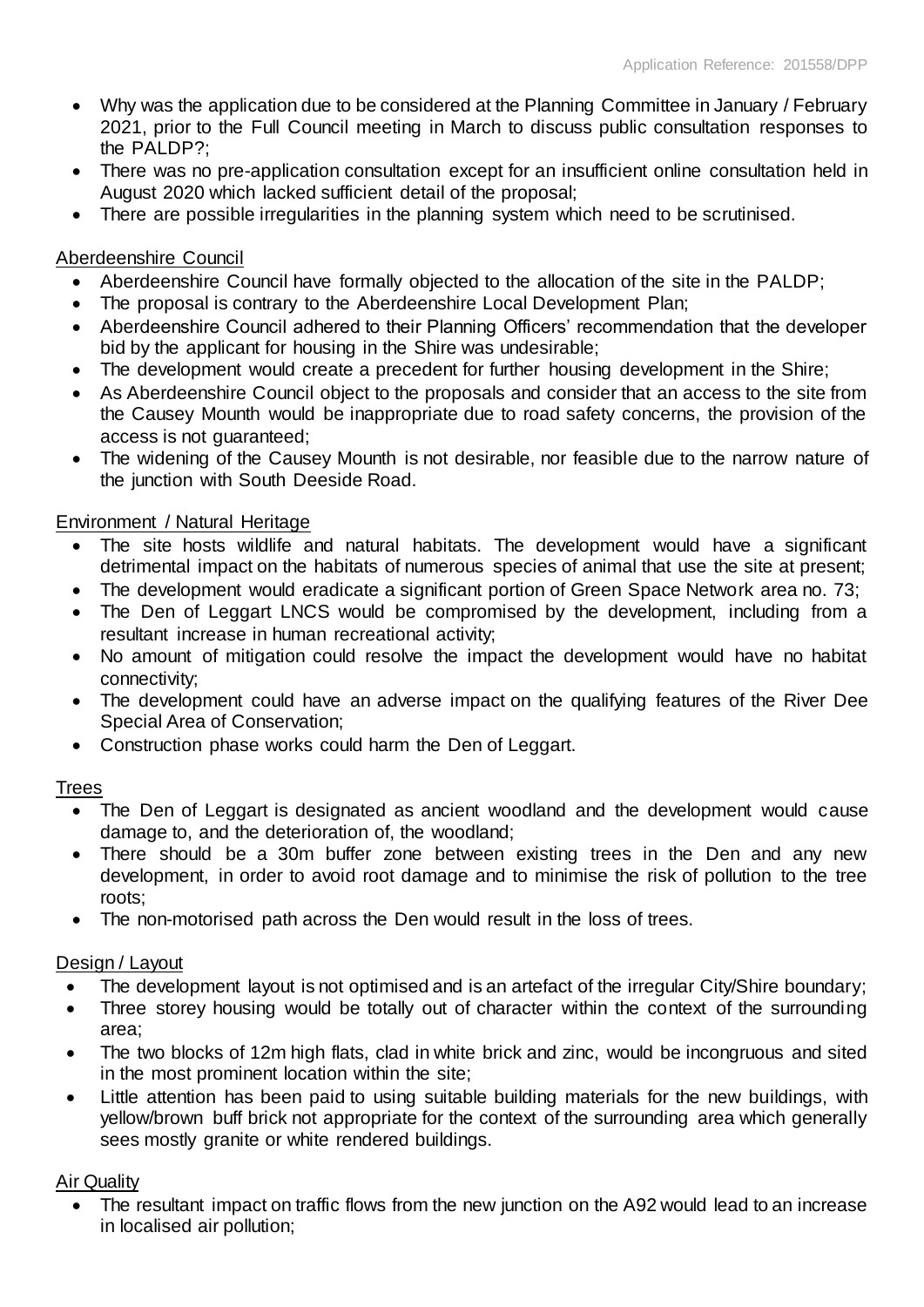• Increased air pollution could adversely affect localised edible flora.

# Amenity

- The pedestrian/cycle bridge through the Den of Leggart would allow for residential properties to the north to be overlooked, to the detriment of their privacy;
- Noise emissions from increased vehicular traffic as a result of the development would have a detrimental impact on neighbouring residential properties;
- The proposal would result in the loss of the existing earth bund that lines the southern edge of the Deeside Brae development and gives protection to residents from noise from the A92;
- A row of three-storey houses adjacent to Deeside Brae would overlook existing properties and result in a reduction of natural daylight receipt;
- The increased usage of the path link into Deeside Brae would harm amenity;

# Flooding and Drainage

- The large SUDS basin next to Deeside Brae would increase the risk of flooding to Deeside Brae and the Den of Leggart;
- ACC Officers flagged the Leggart Burn as being prone to a high risk of flooding in their Development Options Assessment of the development bid for the site;
- There are existing flooding issues that have affected Mill Cottage and there is concern that the development would exacerbate those existing issues.

# Developer Obligations

 The developer has made no contribution toward the construction of a separate pedestrian crossing over the River Dee.

# Affordable Housing

 The proposals for affordable housing would not create a sustainable integrated community, nor meet residents' current and changing needs.

# Safe Routes to School

 The nearest schools are situated on the opposite side of the A92 and access for schoolchildren would be unsuitable.

# Informal recreation & Health and Wellbeing

- The development would result in the loss of green space that is well-used by members of the public for informal recreation and contributes toward mental health and wellbeing;
- The development could harm the existing edible vegetation (brambles and elderflower) within / adjacent to the site.

# Economic Benefit

The development would be of no economic benefit to the city.

# Wider Development

• The developer has the ambition to build a much larger housing development in the Banchory Devenick area, mostly within Aberdeenshire. The developer is intending on using Aberdeen City Council to secure the first phase of development, that would then set a precedent for further development in the area.

# Low & Zero Carbon Technology

 The proposals do not include any environmental provisions such as solar panels, EV charge points, heat pumps etc.

# Climate Change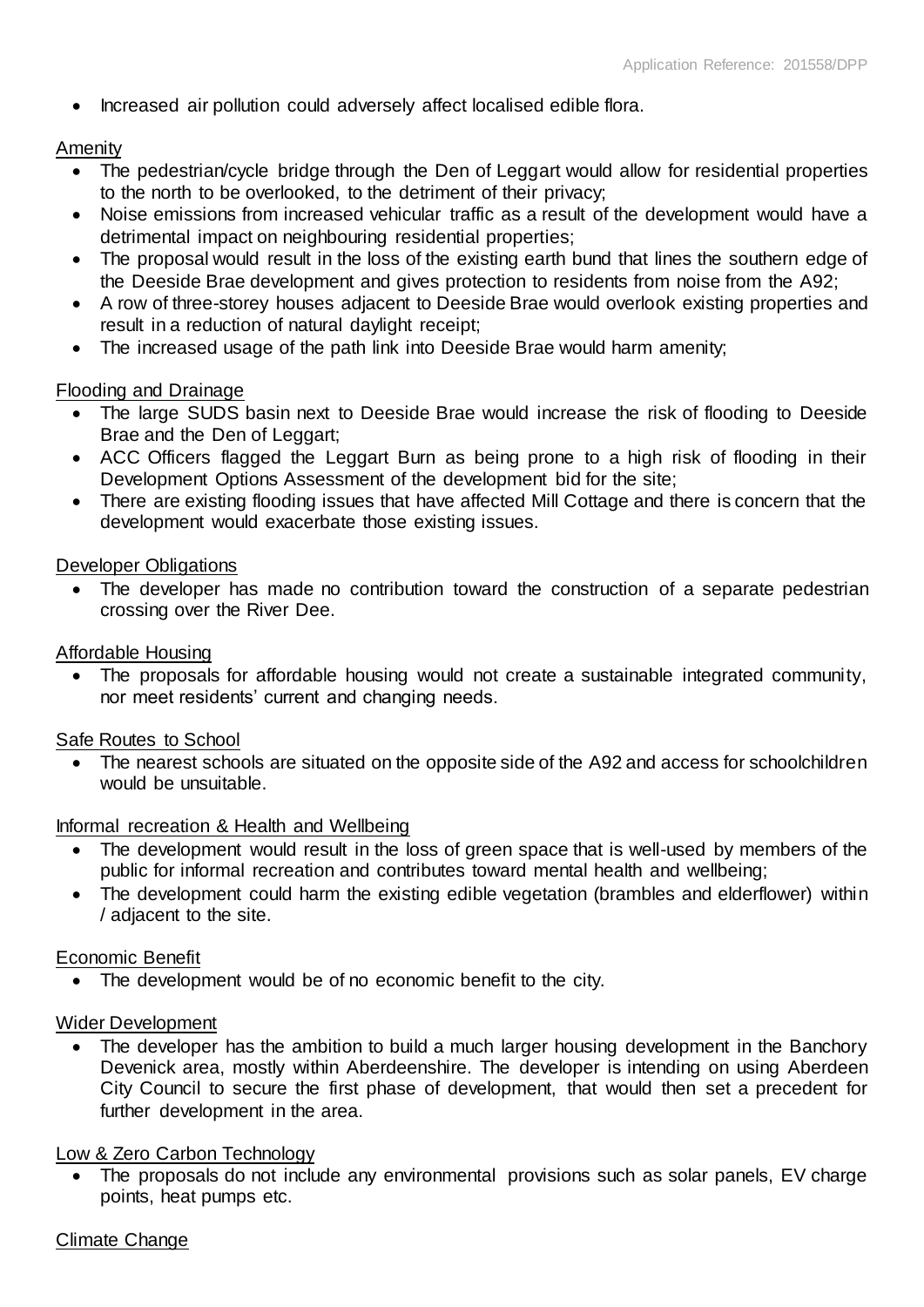- The proposals do not adequately address elements of the Council's Local Outcome Improvement Plan (LOIP) – principally the aim to reduce carbon emissions due to the climate change emergency;
- Any decision on the application should be delayed until after the Scottish Climate Change Assembly's recommendations with respect to fair and effective changes to Homes and Communities have been made to the Scottish Government.

#### Non-material considerations

- The development would have a negative impact on existing house prices;
- The proposed path between the Den of Leggart and Leggart Terrace runs over land not owned/controlled by the applicant, with no attempts having been made to gain rights over the land;
- The developer proposes to remove an existing earth bund which is not in their ownership;
- The money spent on the development would be better spent on building a better bridge over the River Dee;
- The timing of the application and the willingness of the developer to play Aberdeen City Council off against Aberdeenshire Council suggests an unethical developer who is only interested in profit with no responsibility for the greater good of the city.

#### Positive aspects

In addition to the above concerns and issues raised, one respondent did note that the intention to provide a dedicated pedestrian and cycle link between Tollohill Woods and Leggart Terrace is laudable.

#### **MATERIAL CONSIDERATIONS**

# **Legislative Requirements**

Sections 25 and 37(2) of the Town and Country Planning (Scotland) Act 1997 require that where, in making any determination under the planning acts, regard is to be had to the provisions of the Development Plan and that determination shall be made in accordance with the plan, so far as material to the application unless material considerations indicate otherwise.

# **National Planning Policy and Guidance**

- National Planning Framework 3 (NPF3) 2014
- Scottish Planning Policy (SPP) 2020
- Creating Places (architecture and place policy statement)
- Designing Streets (2010)

# **Aberdeen City and Shire Strategic Development Plan 2020 (SDP)**

- The purpose of the SDP is to set a spatial strategy for the future development of the Aberdeen City and Shire. The general objectives of the plan are promoting sustainable economic growth, the need to use resources more efficiently whilst protecting our assets and taking on the urgent challenges of climate change. To achieve those objectives, the SDP aims to:
- make sure the area has enough homes and job opportunities to support the level of services and facilities needed to maintain and improve quality of life;
- protect and, where appropriate, enhance our valued assets and resources, including biodiversity, the historic and natural environment and our cultural heritage;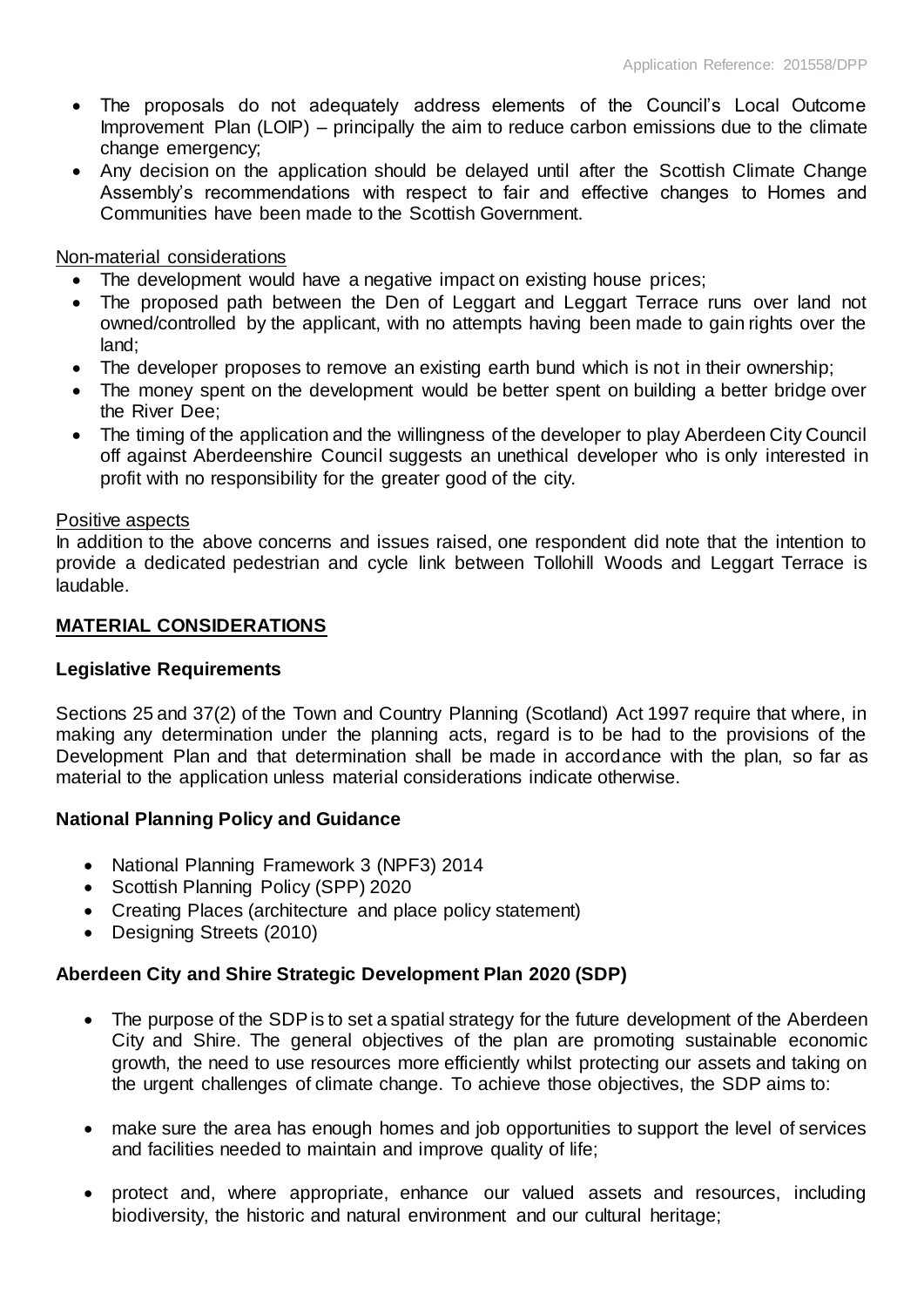- help create and support sustainable mixed communities, and the provision of associated infrastructure, which will meet the highest standards of placemaking, urban and rural design, and cater for the needs of the whole population;
- encourage opportunities for greater digital connectivity across the City Region; and,
- make the most efficient use of the transport network, reducing the need for people to travel and making sure that walking, cycling and public transport are available and attractive choices.

# **Aberdeen Local Development Plan 2017 (ALDP)**

- B4: Aberdeen Airport
- CI1: Digital Infrastructure
- D1: Quality Placemaking by Design
- D2: Landscape
- D4: Historic Environment
- H3: Density
- H4: Housing Mix
- H5: Affordable Housing
- I1: Infrastructure Delivery & Planning Obligations
- NE1: Green Space Network
- NE2: Green Belt
- NE3: Urban Green Space
- NE4: Open Space Provision in New Development
- NE5: Trees and Woodland
- NE6: Flooding, Drainage & Water Quality
- NE8: Natural Heritage
- NE9: Access and Informal Recreation
- R2: Degraded & Contaminated Land
- R6: Waste Management Requirements for New Development
- R7: Low & Zero Carbon Build & Water Efficiency
- T2: Managing the Transport Impact of Development
- T3: Sustainable and Active Travel
- T4: Air Quality
- T5: Noise

# **Supplementary Guidance and Technical Advice Notes**

- Aberdeen Masterplanning Process TAN
- Affordable Housing
- Air Quality
- Flooding, Drainage and Water Quality
- Green Space Network and Open Space
- Landscape
- Materials TAN
- Natural Heritage
- Noise
- Planning Obligations
- Resources for New Development
- Transport and Accessibility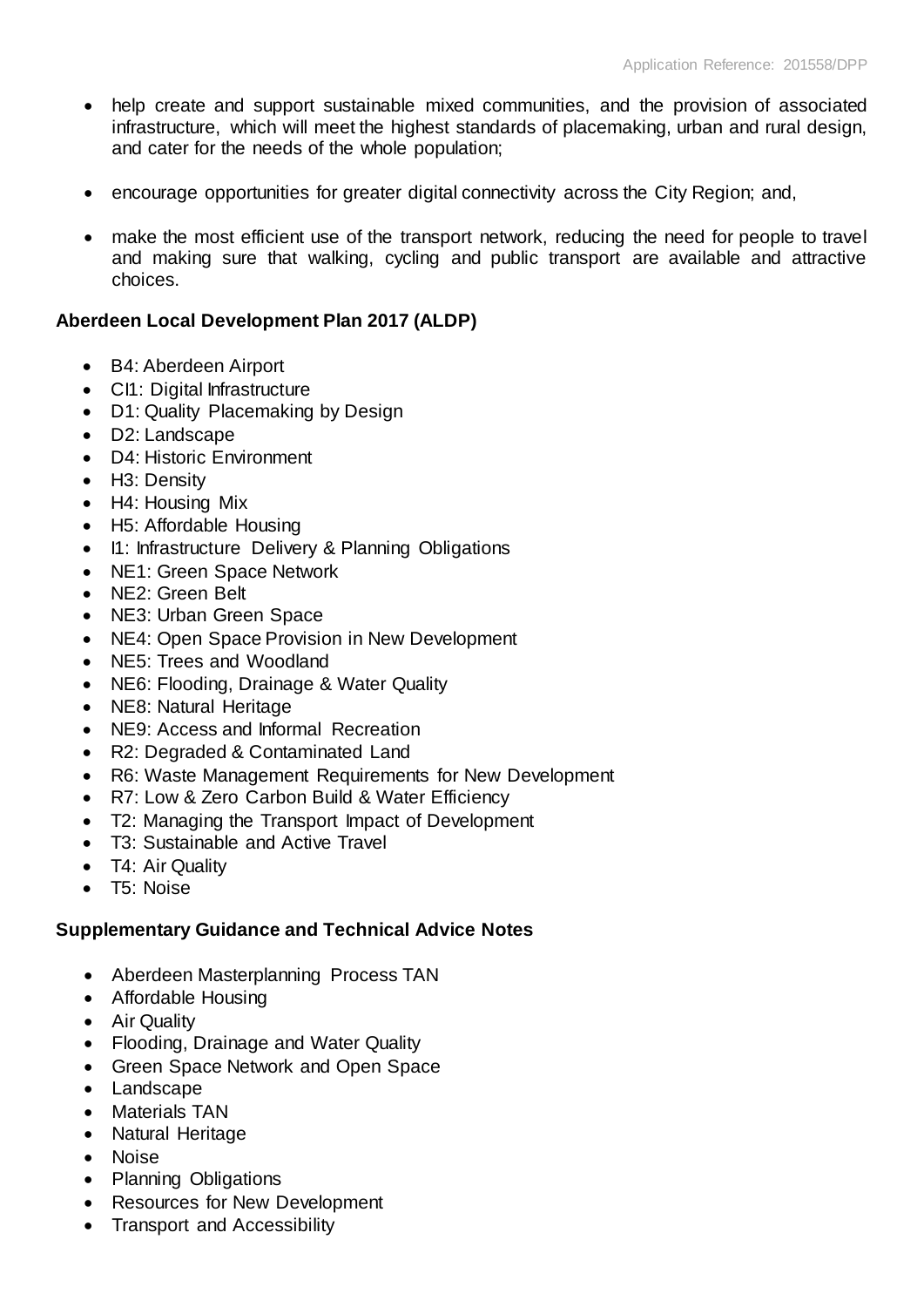Trees and Woodlands

# **Proposed Aberdeen Local Development Plan (PALDP)**

The Proposed Aberdeen Local Development Plan (PALDP) was approved at the Council meeting of 2 March 2020. A period of representation in public was undertaken from May to August 2020 and the Proposed ALDP has since been submitted to the Scottish Government Planning and Environmental Appeals Division for Examination in Public. The PALDP constitutes the Council's settled view as to what the final content of the next adopted ALDP should be and is now a material consideration in the determination of planning applications. The Aberdeen Local Development Plan 2017 will continue to be the primary document against which applications are considered. The exact weight to be given to matters contained in the PALDP (including individual policies) in relation to specific applications will depend on whether –

- such matters have or have not received representations as a result of the period of representations in public for the PALDP;
- the level of representations received in relation to relevant components of the PALDP and their relevance of these matters to the application under consideration.

The foregoing can only be assessed on a case-by-case basis.

The area of the site on which housing is proposed to be built is zoned as 'residential' in the PALDP. In the PALDP the site is also allocated as Opportunity Site (OP46), described as follows:

*'Housing opportunity for 150 houses. Flood Risk Assessment required. A Habitats Regulations Appraisal is required to accompany development proposals in order to avoid adverse effects on the qualifying interests of the River Dee SAC. As part of this process it is likely a Construction Environmental Management Plan will also be required.'*

The PALDP therefore supports the principle of residential development on the site at a scale similar to, but greater than that proposed.

The allocation of the site was not proposed by Officers through the Main Issues Report (MIR), therefore there were no representations received regarding the site as part of the MIR.

The allocation of the site in the PALDP at the Full Council meeting on 2 March 2020 attracted a significant number of third-party objections (189) during the public consultation period on the PALDP between May and August 2020, including a formal objection from Aberdeenshire Council.

The following policies of the PALDP are relevant to the assessment of the application:

- B3 (Airport and Perwinnes Radar)
- CI1 (Digital Infrastucture)
- D1 (Quality Placemaking)
- D2 (Amenity)
- D4 (Landscape)
- D5 (Landscape Design)
- D6 (Historic Environment)
- H1 (Residential Areas)
- H3 (Density)
- H4 (Housing Mix and Need)
- H5 (Affordable Housing)
- I1 (Infrastructure Delivery & Planning Obligations)